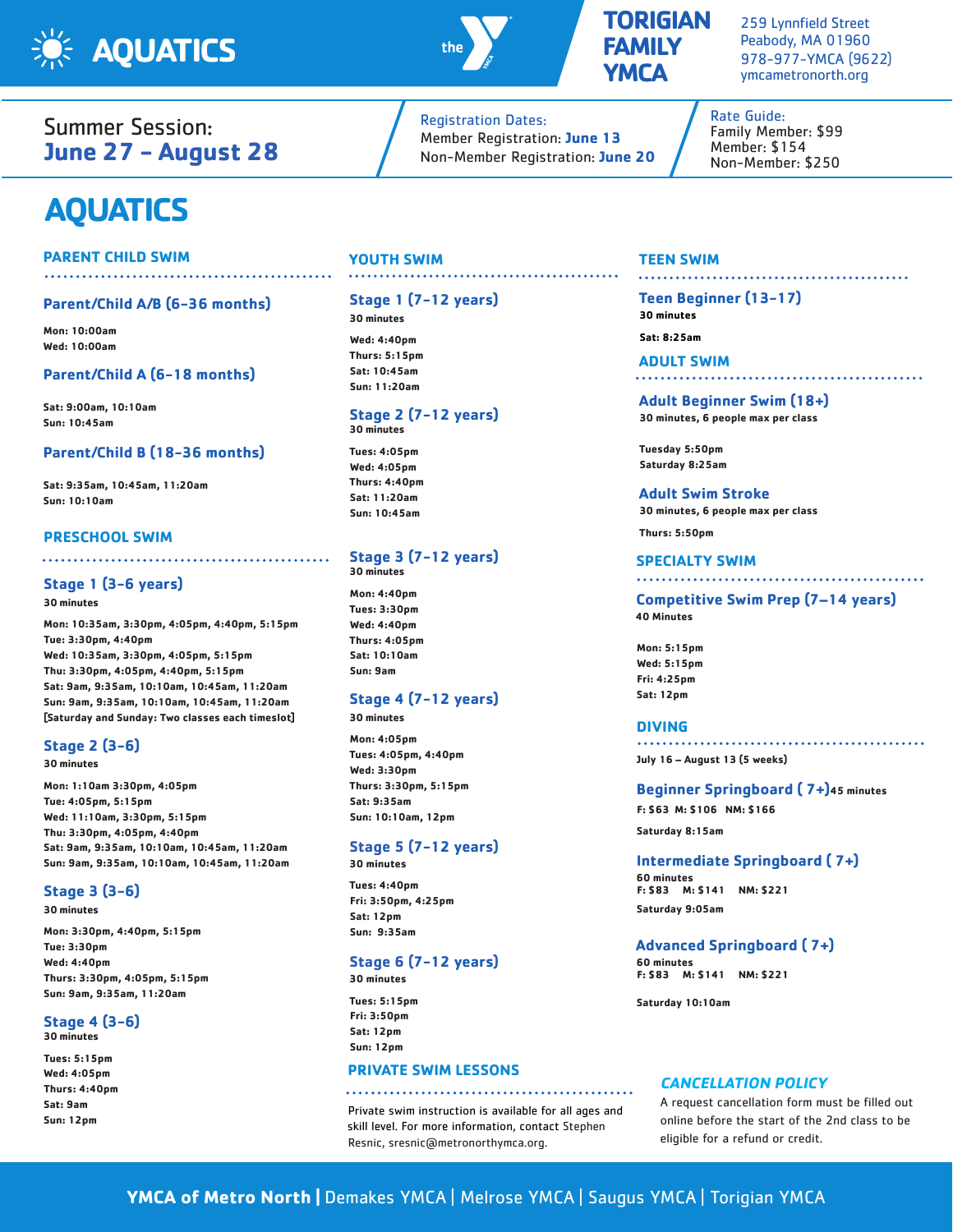

# Summer Session: **June 27 - August 28**

#### **PARENT CHILD SWIM**

#### **Parent/Child A (6-18 months)**

Parents learn water safety, holds and towing techniques that encourage basic kicking/pulling and water independence for children. Swim diaper must be worn.

#### **Parent/Child B (18-36 months)**

Toddlers are introduced to submerging, kicking and pulling combinations, floating and swimming without flotation. Swim diaper must be worn for children not potty trained.

#### **PRESCHOOL SWIM**

# **Stage 1 (3-6)**

#### **30 minutes**

This class is for the child who has little or no experience. Increases comfort with underwater exploration and introduces basic self-rescue skills performed with assistance.

#### **Stage 2 (3-6)**

#### **30 minutes**

This level reinforces level 1 skills. This is for children who are comfortable in the water. They are taught to kick, float, and perform the progressive paddle stroke.

#### **Stage 3 (3-6)**

**30 minutes**

Swimmers must swim 20 feet or about three quarters the width of the pool without flotation to enter this class. Develops intermediate self-rescue skills performed at longer distances than in previous stages. This class will be using the deep end of the pool.

# **Stage 4 (3-6)**

**30 minutes**

Swimmers must be able to proficiently swim the width of the pool on their stomach and back without flotation to enter this class. Introduces basic stroke technique in front crawl and back crawl and reinforces water safety through treading watering and elementary backstroke.

#### **CANCELLATION POLICY**

A request cancellation form must be filled out online before the start of the 2nd class to be eligible for a refund or credit.

# **YOUTH SWIM**

# **Stage 1 (7-12)**

**30 minutes**

This class is for the child who has little or no experience. Increases comfort with underwater exploration and introduces basic self-rescue skills performed with assistance.

Registration Dates:

Member Registration: **June 13** Non-Member Registration: **June 20**

## **Stage 2 (7-12)**

**30 minutes**

This level reinforces level 1 skills. This is for children who are comfortable in the water. They are taught to kick, float, and perform the progressive paddle stroke.

#### **Stage 3 (7-12) 30 minutes**

Swimmers must swim 20 feet or about three quarters the width of the pool without flotation to enter this class. Develops intermediate selfrescue skills performed at longer distances than in previous stages. This class will be using the deep end of the pool.

#### **Stage 4 (7-12)**

# **30 minutes**

Swimmers must be able to proficiently swim the width of the pool on their stomach and back without flotation to enter this class. Introduces basic stroke technique in front crawl and back crawl and reinforces water safety through treading watering and elementary backstroke.

#### **Stage 5 (7-12) 30 minutes**

Swimmers must be able to proficiently swim the width of the pool on their stomach and back without flotation to enter this class. Introduces basic stroke technique in front crawl and back crawl and reinforces water

# backstroke. **Stage 6 (7-12)**

**30 minutes**

Swimmers must be able to swim 50 yards continuously with proficient front crawl and backstroke with rudimentary breast stroke, butterfly and tread water for 2 minutes to enter this class. Please bring goggles to class.

safety through treading water and elementary

# **TORIGIAN FAMILY YMCA**

259 Lynnfield Street Peabody, MA 01960 978-977-YMCA (9622) ymcametronorth.org

Rate Guide: Family Member: \$99 Member: \$154 Non-Member: \$250

#### **Competitive Swim Prep 40 minutes 2x per week**

A swim class designed for kids who are interested in joining the swim team or pre team swim team. In this class, kids will learn endurance, flip turns, swimming starts and all four strokes. This class is ideal for those who are not ready to join the pre team or swim team. Swimmers must be stage 5 or 6 eligible and have director approval.

#### **TEEN SWIM**

**Teen Swim Lessons (12-17) 30 minutes**

A beginner class for teens who have never had lessons. This class will improve confidence and comfort and teach floating and horizontal swimming skills in freestyle and backstroke. Please bring goggles to class.

#### **ADULT SWIM**

#### **Adult Beginner Swim 30 minutes**

Introduction to the deep end of the pool and advanced floating techniques. Please bring goggles to class. Ages 17+ years.

#### **Adult Intermediate Swim 30 minutes**

Introduction to strokes and lap swimming. Please bring goggles to class. Ages 17+ years.

#### **SWIM TESTING**

**S**afety is our First Priority at the Y! All swimmers under 18 need to be swim tested in order to use the deep end of the pool. Swim test includes swimming 25 yards in a horizontal position, jumping into deep water, and treading for 30 seconds. Swimmers who do not pass or choose not to take it must remain in the shallow end. Children under the age of 10 years of age or shorter than 50 inches must wear a U.S. Coast Guard personal floatation device (PFD). Swimmers who are in the pool with parents at arm's length may be excused of using a PFD. Anyone under the age of 7, regardless of ability, must be within arm's reach of an adult at all times. Lifeguards have the right to retest swimmers.

Not sure what stage to sign your child up for? Please contact our Welcome Center at (978) 977-9622 or email Stephen Resnic, sresnic@ metronorthymca.org.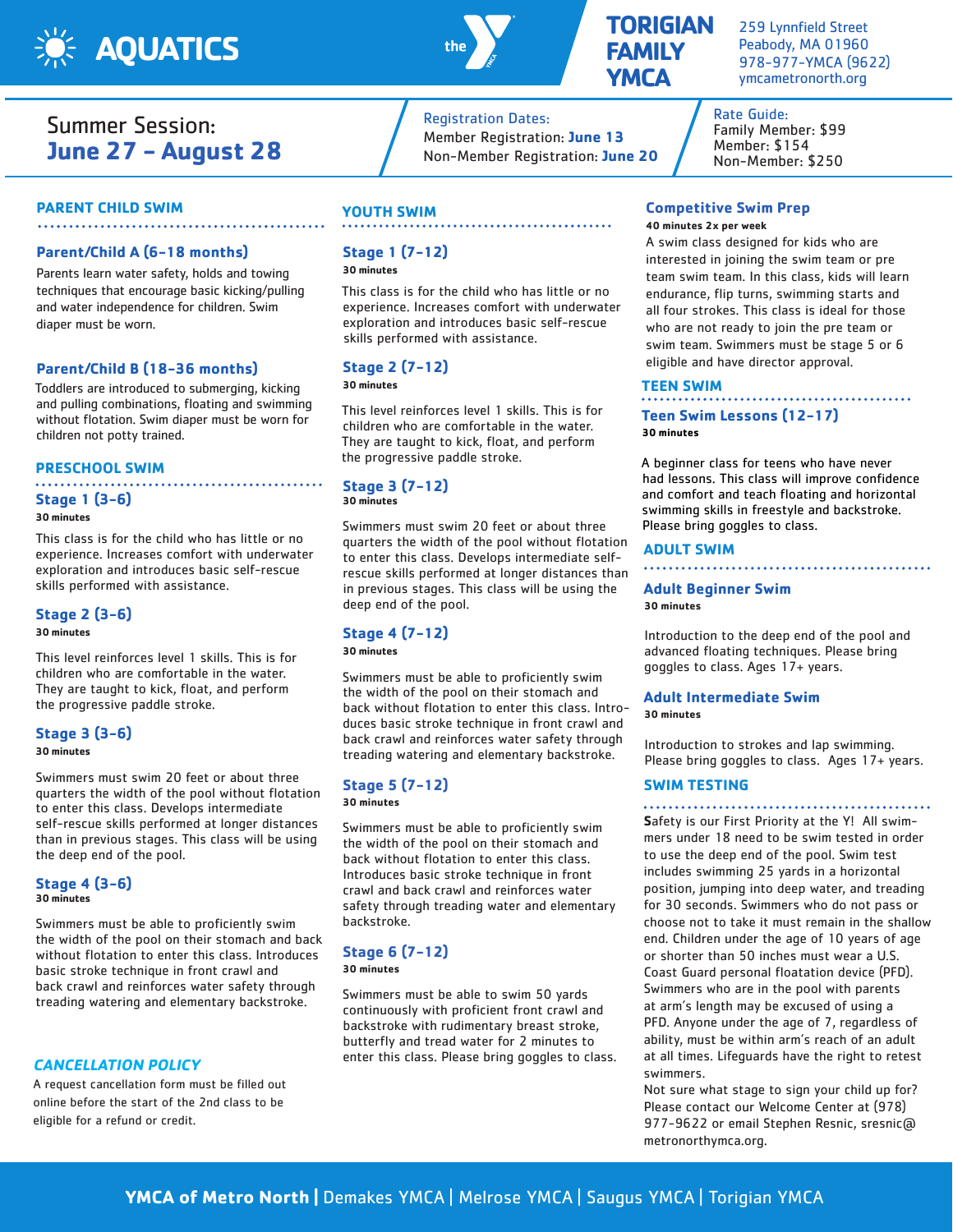

. . . . . . . . .

# **TORIGIAN FAMILY YMCA**

259 Lynnfield Street Peabody, MA 01960 978-977-YMCA (9622) ymcametronorth.org

Summer Session: **June 27 - August 28th**

# Registration Dates:

Member Registration: **June 13** Non-Member Registration: **June 20** Rate Guide: Family Member: F Member: M Non Member: NM

# **YOUTH DEVELOPMENT**

#### **YOUTH SPORTS**

**F: \$89 M: \$126 NM: \$200**

**45 minutes**

**Super Sports (Ages 3-5)** Children will be introduced to a variety of sports such as basketball, soccer, tee-ball, floor hockey, gross motor skills or running, jumping, throwing, and kicking, all in a fun and supportive environment! Class will be held in the Y gymnasium and outdoors in the field.

and working as a team. **Tue 3:00pm**

**Thurs: 3:00pm**

# **Nerf Blasters (Ages 6-10)**

Speed, accuracy, and FUN! Children will be introduced to new games and themes each week. Nerf guns will be provided, but feel free to bring your own! **Wed 5:00pm**

# **Archery (Ages 7-12)**

Bullseye! Come shoot in our outdoor archery range. Bows and arrows are provided.

**Mon 4:00pm Wed 4:00pm**

# **Kid's Fitness (Ages 8-11)**

# **60 minutes**

#### **F: \$105 M: \$154 NM: \$224**

Our trained staff will bring your child through a warmup before taking them through exercises to help build confidence, strength, and conditioning. No experience necessary, just a positive attitude and willingness to work hard.

**Mon 3:30pm Wed 3:30pm Fri 3:30pm**

## **Rock Climbing Wall (Ages 6-12)**

Climb our rock wall while building strength, endurance, flexibility, and self-confidence! **Mon 10:00am Tues 4:00pm Thurs 4:00pm** 

# **Dodgeball (Ages 7-12)**

Players will enjoy throwing, running, catching, and dodging while using teamwork and strategy. Various types of dodgeball will be played. Class will be held in the Y gymnasium. **Thurs 5:00am Tues 4:00pm Thurs 4:00pm** 

# **Youth Pickleball (Ages 8-12)**

Players will learn rules of pickleball while enhancing skills by playing America's fastest growing sport. Pickleballs and paddles will be provided, but feel free to bring your own! **Mon 3:00pm**

# **Messy Play (Ages 3-5)**

Enjoy painting, slime, chalk, playdoh, glitter, glue, and games! Wear clothing you will not mind getting dirty. **Tues 10:00am Thurs: 10:00am**

# **Archery (Ages 7-12)**

Bullseye! Come shoot in our outdoor archery range. Bows and arrows are provided. **Mon 4:00pm Wed 4:00pm**

# **YBA (Ages 6-13)**

**June 28th- August 25th 60 minutes F: \$99 M: \$149 NM: \$224**

Summer YBA is a 9-week basketball program which will meet once a week, either Tuesday or Thursday. Throughout the season, youth will learn skills and drills with plenty of opportunities for game play. All divisions use age-appropriate basketballs and hoop settings while focused on fair play and fun. All levels of experience are welcome. Our volunteer coaches will guide the players through skill development prior to playing competitive games while promoting teamwork and sportsmanship. Players may request to play with a specific friend or coach, but teams will be capped at 10 players on a first come, first served basis. This program is 100% volunteer coached. If interested in coaching a team, please contact Nick Guido, nguido@metronorthymca. org. Specific practice/game times will be assigned one week prior to season's start date.and dodging while using teamwork and strategy. Various types of dodgeball will be played. Class will be held in the Y gymnasium.

#### **CANCELLATION POLICY**

A request cancellation form must be filled out online through the contact form before the start of the 2nd class to be eligible for a refund or credit.